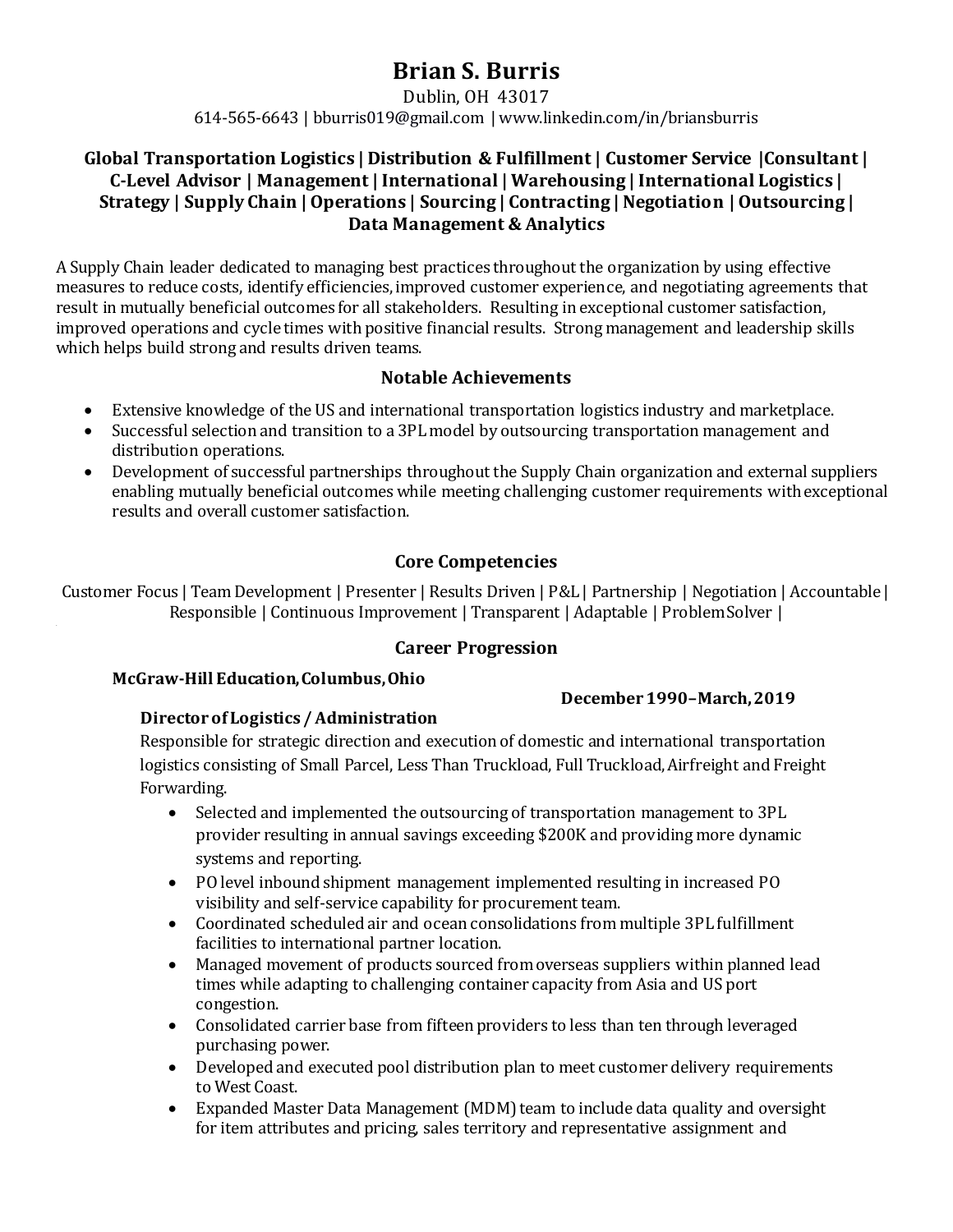quality control of customer account setup and maintenance. Resulting in improved controls and accuracy of data assets.

### **Brian Burris | Page 2**

- Carrier contract management resulting in savings of at least \$100K-\$200K annually
- Product classification and product safety programs implemented to ensure accuracy and governmental compliance.
- Expanded use of service provider technology which expanded shipment visibility, reporting and overall data management while also providing self-service tools to internal stakeholders.
- Consistently and effectively managed P&L 10-12 percent below budget goals through process improvement and resource management.
- Business Process Management (BPM):
	- Reduced expedited transportation costs by \$3.3MM
	- Pricing Project Sponsor resulting in pricing update process improvement

# **Director of Transportation**

Carrier management and execution of domestic and international transportation logistics with P&L responsibility.

- Developed and executed successful delivery strategy to the largest school districts in the US.
- Customer liaison for order fulfillment of the two largest school districts in US (LAUSD, NYDOE)
- Expanded carrier contract management to include Small Parcel and Less Than Truckload contracts.
- ERP upgrade implementation team
- Implemented approval process for expedited shipping requests.
- P&L responsibility.

### **Associate Director of Transportation**

Overall transportation execution and management for domestic and international freight movements and P&L responsibility.

- Truckload carrier selection, contract negotiation and management.
- Core member of Oracle-E-Business Suite implementation team.
- Improved quality of shipment visibility for imports from overseas suppliers.
- Internal freight invoice audit resulting in invoice accuracy exceed 99.5%.
- Coordinated a centralized customs clearance process for US imports.

# • P&L responsibility.

# **Transportation Manager**

• Implemented operational activities for international air and ocean freight forwarding for imports to and exports from the US.